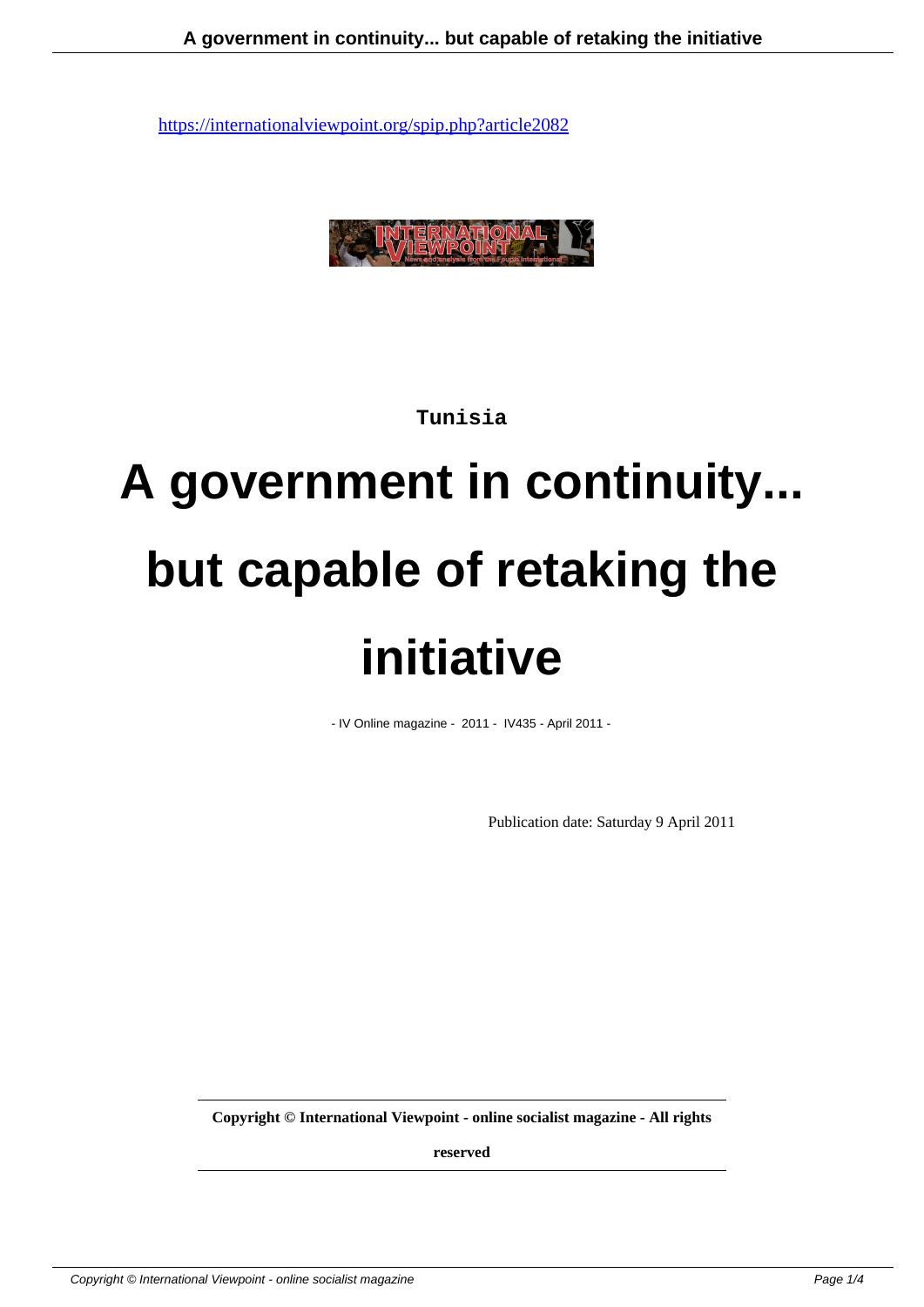# **This interview with Ahlem Belhadj was conducted by Jan Malewski, on March 16th, 2011.**

# **Mobilisations of some hundreds of thousands of people have finally brought down the Ghannouchi** government. A new interim government has been formed by Béji CaÂ<sup>-</sup>d Essebsi. What does this government **represent?**

The second Ghannouchi government, even if it got rid of some former RCD ministers, kept others. It represented continuity with the old regime. On February 24 there was the movement that we call here "Casbah 2"âEuros" there were more than 300,000 people demanding that Ghannouchi go. On February 27 Ghannouchi and the other RCD ministers resigned.

The kasbah, the left, the National Council for the Protection of the Revolution, the regional committees for the defence of the revolution âEuros" everybody demanded a "technocratic" government to lead the country "administratively". But in my opinion the far left committed an error in demanding a "technocratic" government. The January 14th Front made the mistake of not advancing the demand for a workers' and popular government.

This is a "technocratic" government in appearance only, because it is led by Béji CaÂ<sup>-</sup>d Essebsi, a former minister under Bourguiba, an ex-diplomat and ex-president of Ben Ali's parliament, even if it is true that he said "no" to him. Today his government has come to satisfy the popular demand for a Constituent Assembly which breaks with the old regime. He has dissolved the Rassemblement Constitutionnel Démocratique (RCD, the former ruling party). At the same time, it is a government completely in continuity on the economic and social; levels, even more than continuity, because it is still more linked than its predecessors to US and French imperialism. The satisfaction of the popular demands appears then as a gain, but what kind of Constituent Assembly will it be whose election would be supervised by such a government? There lies the whole problem!

#### **The government has also announced the dissolution of the security service, Ben Ali's political police.**

They first announced that this service consisted of 200 persons! Then they understood that this wouldn't stand, so they came up with other figures. The known figures indicate that the body of the police comprised 120,000 officers, today they tell us it was 50,000, The situation remains fairly opaque at this level, what is it that has been dissolved? What remains? We don't know!

# **He also announced the dissolution of Ben Ali's party, the RCD. What has become of it? What has happened to the many branches of this party which managed the country?**

There are many former-RCD branch offices which are used by the popular committees or by the UGTT or by the self management committees or revolutionary committees. Only the central buildings have been taken over by the state. There were also 12,000 full time employees working for the RCD. Some of them have resumed their functions, at least where they have been accepted, because in many places the people have not allowed them. If the RCD has been dissolved, it has now led to the emergence of three parties, around three of its "personalities" who have requested and have obtained the recognition of these "new" parties. It amounts to a continuation of the RCD.

#### **Are the banned political parties now recognised?**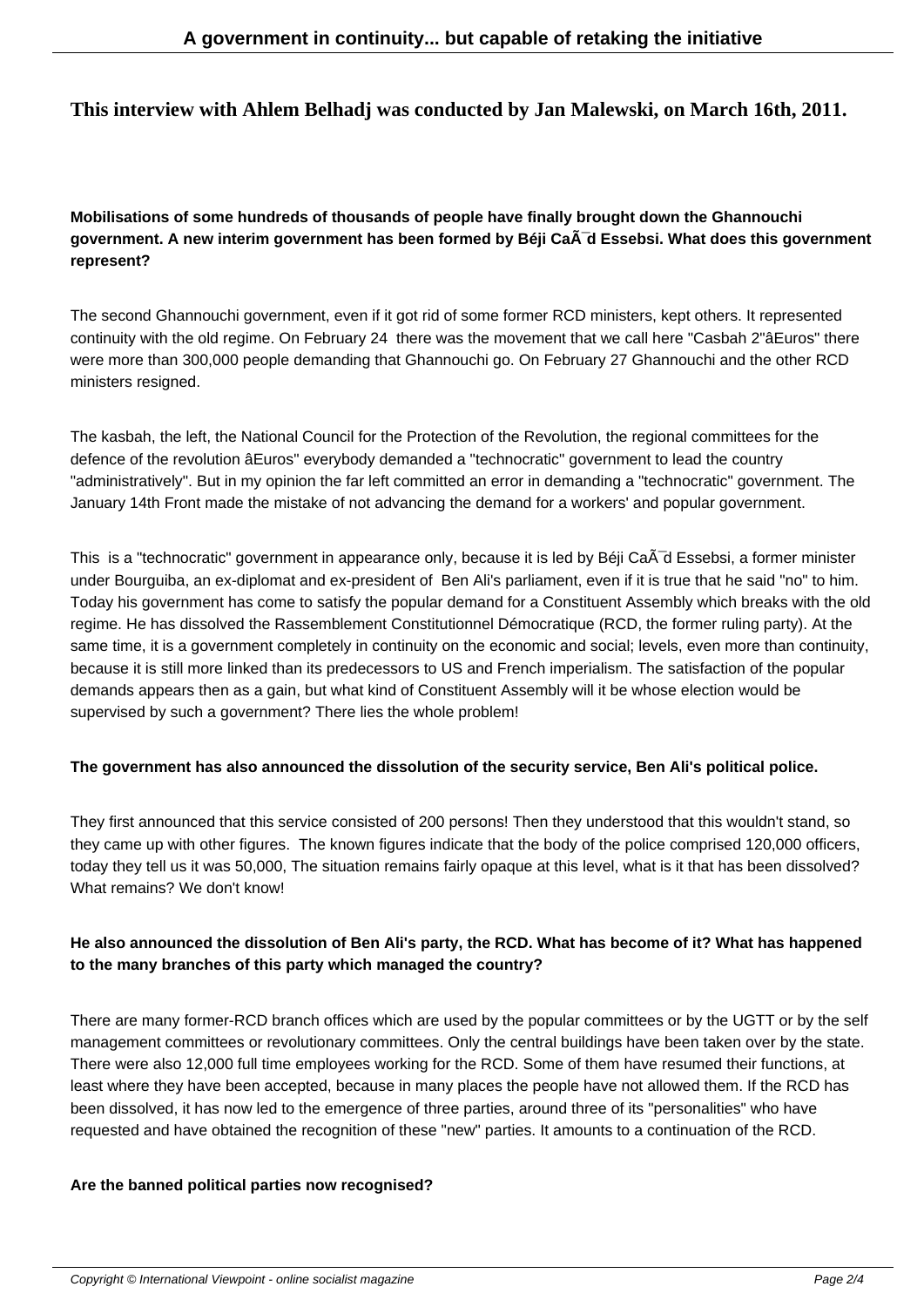There are now 49 parties recognised and the list is going up every day. The Parti communiste des ouvriers de Tunisie (PCOT - Communist Workers' Party of Tunisia) was recognised two days ago. The Ligue de la gauche ouvrière (LGO - Workers' Left League) has not yet requested official recognition, but it is on the agenda.

**So far as the election of the Constituent Assembly is concerned, what are the discussions inside the left, in particular inside the January 14th Front? Is there a stress on the control of the future elected representatives in this Constituent Assembly by the popular committees, or are we witnessing more an electoralist impulse, with each party trying to have "Its" representatives that is to say bending before a form of institutionalisation?**

The two trends exist even if currently there is a push towards institutionalism. At the same time there is the emergence of revolutionary councils in the regions and in the different localities. There are many things being done at the level of self-organisation because the municipalities have been dissolved and the councils, self proclaimed by the people, are in the position of managing local affairs. At the same time, at the central level, to counteract the National Council for the Protection of the Revolution, there has been the creation of the "Higher Committee for the Realisation of the Objectives of the Revolution, for Political Reform and Democratic Transition" âEuros" already its name expresses fully the difficulty of attributing a clear mission to it. On this "Higher Committee" 71 persons have been nominated, of which 17 represent associations and 12 political parties, while 42 are individuals.

#### **Is it an attempt at coordination or centralisation of the local revolutionary committees?**

Not really because there are very few representatives of these local committees inside it. There are one or two people who are directly linked to such committees and at the same time there is the representation of the different parties recognised until now, there is the UGTT and the associations as well as the individuals who have a certain influence in their neighbourhood.

The left is present on this "Higher Committee" which means that the decision to boycott it or not is more difficult to take, because some think that the left has perhaps the possibility of acting so that this body is not completely institutionalised and cut off from the rank and file, that it could influence this "Higher Committee" so that it has links with the local revolutionary committees. Some people on it are from the left or far left.

The great difficulty also relates to the fact that the parties which make up the January 14th Front did not go collectively âEuros" as the Front âEuros" to discuss this proposal Some groups, factions or parties agreed to be there independently of others and three parties are represented there officially. The first debates inside this commission concerned the representativeness of its members and the debates are still ongoing.

# **Are there attempts at a national coordination or a national congress of the local self-organised committees? Or a discussion on this subject?**

The National Council for the Protection of the Revolution to some extent plays this role of coordination of the local committees. But it has been weakened by the setting up of the "Higher Committee", whose creation has to some extent the aim of replacing it. The main constituents of the National Council âEuros" the UGTT, the Lawyers and League for Human Rights âEuros" have gone over to the "Higher Committee". Thus, right now, there is no longer a legitimate national leadership of the revolution.

The January 14th Front which met yesterday âEuros" even if it was not able to make a clear decision on its presence on the "Higher Council" âEuros" adopted a communiqué requesting a meeting of the National Committees so as to decide together, But we know that the leadership of the UGTT has already decided, that the Lawyers and the League